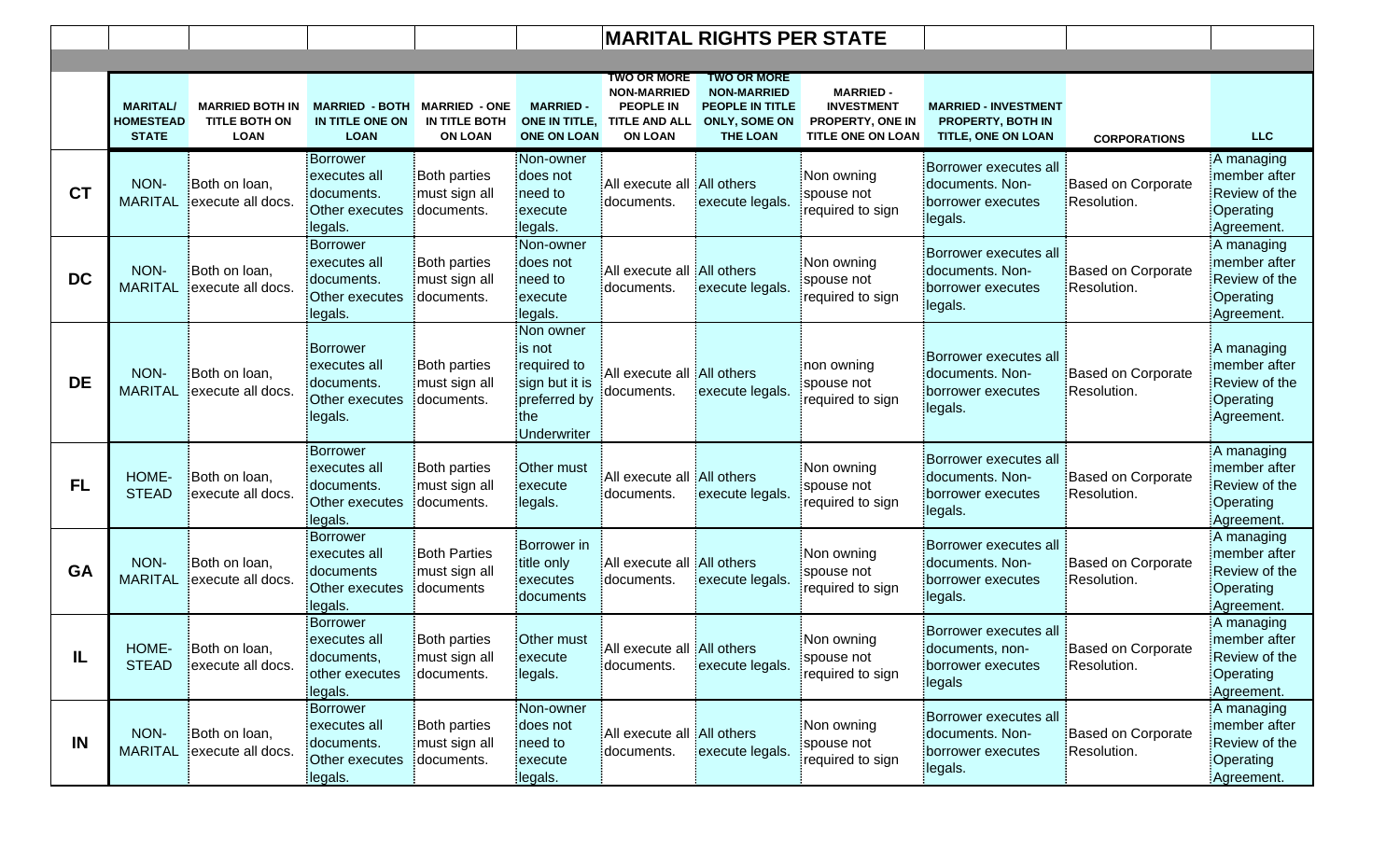| <b>KY</b> | <b>MARITAL</b>                          | Both on loan,<br>execute all docs.         | <b>Borrower</b><br>executes all<br>docs. Other<br>executes legals.    | <b>Both parties</b><br>must sign all<br>documents. | Other must<br>execute<br>legals.                        | All execute all All others<br>documents.      | execute legals.                         | Borrower executes<br>all documents. Non<br>borrower executes<br>legals.                | Borrower executes all<br>docs. Non-borrower<br>executes legals.                 | <b>Based on Corporate</b><br>Resolution. | A managing<br>member after<br>Review of the<br><b>Operating</b><br>:Agreement. |
|-----------|-----------------------------------------|--------------------------------------------|-----------------------------------------------------------------------|----------------------------------------------------|---------------------------------------------------------|-----------------------------------------------|-----------------------------------------|----------------------------------------------------------------------------------------|---------------------------------------------------------------------------------|------------------------------------------|--------------------------------------------------------------------------------|
| <b>MA</b> | HOME-<br><b>STEAD</b>                   | Both on loan,<br>execute all docs.         | If Declaration of<br>Homestead,<br>both must<br>execute docs.         | Both parties<br>must sign all<br>documents.        | Other must<br>execute<br>legals                         | All execute all All others<br>documents.      | execute legals.                         | Non owning<br>spouse not<br>required to sign                                           | Borrower executes all<br>documents. Non-<br>borrower executes<br>legals.        | <b>Based on Corporate</b><br>Resolution. | A managing<br>member after<br>Review of the<br>Operating<br>:Agreement.        |
| <b>ME</b> | <b>TBD</b>                              | Both on loan,<br>execute all docs.         | <b>TBD</b>                                                            | <b>Both parties</b><br>must sign all<br>documents. | :TBD                                                    | All execute all<br>documents.                 | <b>TBD</b>                              | <b>TBD</b>                                                                             | <b>TBD</b>                                                                      | <b>Based on Corporate</b><br>Resolution. | A managing<br>member after<br>Review of the<br>Operating<br>Agreement.         |
| ΜI        | <b>MARITAL</b><br>HOME-<br><b>STEAD</b> | Both on loan,<br>execute all docs.         | Borrower<br>executes all<br>docs. Other<br>executes<br>mortgage only. | Both parties<br>must sign all<br>documents.        | Other must<br>execute<br>mortgage<br>.only.             | All execute all<br>documents.                 | All others<br>execute<br>mortgage only. | Other must<br>execute mortgage<br>only.                                                | Borrower executes all<br>documents. Non-<br>borrower executes<br>mortgage only. | <b>Based on Corporate</b><br>Resolution. | A managing<br>member after<br>Review of the<br>Operating<br>Agreement.         |
| <b>MD</b> | NON-<br><b>MARITAL</b>                  | Both on loan,<br>execute all docs.         | Borrower<br>executes all<br>documents.<br>Other executes<br>legals.   | Both parties<br>must sign all<br>documents.        | :Non-owner<br>does not<br>need to<br>execute<br>legals. | All execute all All others<br>documents.      | execute legals.                         | Non owning<br>spouse not<br>required to sign                                           | Borrower executes all<br>documents. Non-<br>borrower executes<br>legals.        | <b>Based on Corporate</b><br>Resolution. | : A managing<br>member after<br>Review of the<br>Operating<br>:Agreement.      |
| <b>NC</b> | <b>MARITAL</b>                          | Both on loan,<br>execute all docs.         | <b>Borrower</b><br>executes all<br>docs. Other<br>executes legals.    | <b>Both parties</b><br>must sign all<br>documents. | Other must<br>execute<br>legals.                        | : All execute all : All others<br>:documents. | execute legals.                         | all documents. Non documents. Non-<br>borrower executes : borrower executes<br>legals. | Borrower executes Borrower executes all<br>legals.                              | <b>Based on Corporate</b><br>Resolution. | A managing<br>member after<br>Review of the<br>Operating<br>Agreement.         |
| <b>NH</b> | <b>MARITAL</b>                          | Both on loan,<br>execute all docs.         | <b>Both must</b><br>execute all<br>documents.                         | Both parties<br>must sign all<br>:documents.       | Other must<br>execute<br>legals.                        | All execute all All execute all<br>documents. | documents.                              | Other must<br>execute legals.                                                          | Both execute all<br>documents.                                                  | <b>Based on Corporate</b><br>Resolution. | A managing<br>member after<br>Review of the<br>Operating<br>:Agreement.        |
| <b>NJ</b> | <b>MARITAL</b>                          | Both on loan,<br>execute all docs.         | Borrower<br>executes all<br>documents.<br>Other executes<br>legals.   | Both parties<br>must sign all<br>documents.        | :Other must<br>execute<br>legals.                       | All execute all All others<br>documents.      | execute legals.                         | Non owning<br>spouse not<br>required to sign                                           | Borrower executes all<br>documents. Non-<br>borrower executes<br>legals.        | <b>Based on Corporate</b><br>Resolution. | A managing<br>member after<br>Review of the<br>Operating<br>:Agreement.        |
| <b>NY</b> | NON-                                    | Both on loan,<br>MARITAL execute all docs. | Both execute all<br>documents.                                        | <b>Both parties</b><br>must sign all<br>documents. | :Non owner<br>is not<br>required to<br>sign.            | All execute all All others<br>documents.      | execute legals.                         | Non owning<br>spouse not<br>required to sign                                           | Borrower executes all<br>documents. Non-<br>borrower executes<br>legals.        | Based on Corporate<br>Resolution.        | A managing<br>member after<br>Review of the<br>Operating<br>Agreement.         |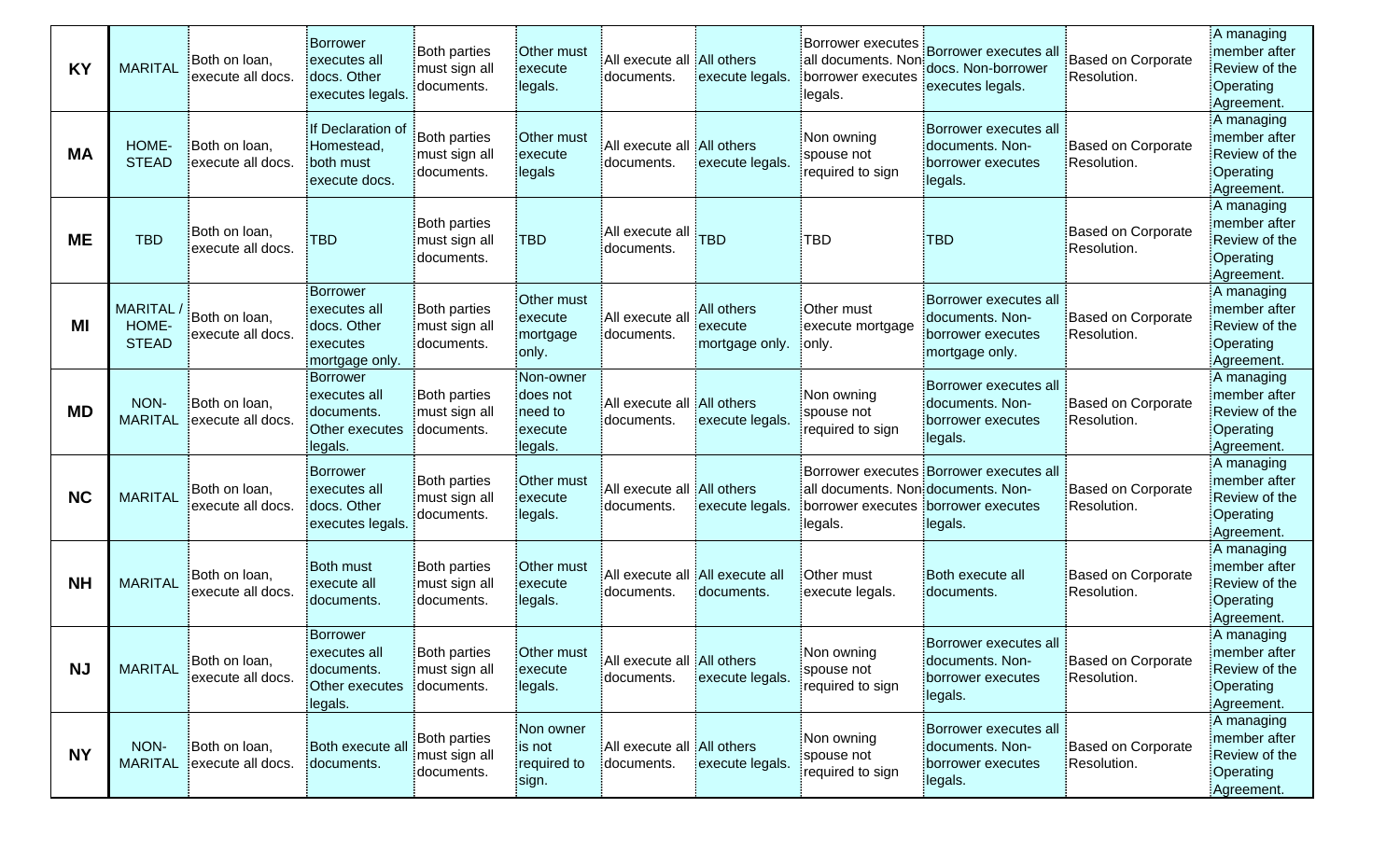| OH             | <b>MARITAL</b>                    | Both on loan,<br>execute all docs  | Borrower<br>executes all<br>docs, other<br>executes legals                 | <b>Both parties</b><br>must sign all<br>documents  | Other must<br>execute<br><b>legals</b>                                                                                      | All execute all All others<br>docments        | execute legals                                                                     | Non owning<br>spouse not<br>required to sign | Borrower executes all<br>documents, non-<br>borrower executes<br>legals                       | <b>Based on Corporate</b><br>Resolution. | A managing<br>member after<br>Review of the<br>:Operating<br>Agreement.  |
|----------------|-----------------------------------|------------------------------------|----------------------------------------------------------------------------|----------------------------------------------------|-----------------------------------------------------------------------------------------------------------------------------|-----------------------------------------------|------------------------------------------------------------------------------------|----------------------------------------------|-----------------------------------------------------------------------------------------------|------------------------------------------|--------------------------------------------------------------------------|
| <b>PA</b>      | NON-<br><b>MARITAL</b>            | Both on loan,<br>execute all docs. | Borrower<br>executes all<br>documents.<br>Other executes<br>legals.        | Other must<br>execute legals                       | Borrower<br>only<br>executes<br>documents                                                                                   | : All execute all : All others<br>documents.  | execute legals.                                                                    | Non owning<br>spouse not<br>required to sign | Borrower executes all<br>documents. Non-<br>borrower executes<br>legals.                      | Based on Corporate<br>Resolution.        | A managing<br>member after<br>Review of the<br>Operating<br>:Agreement.  |
| R <sub>l</sub> | <b>MARITAL</b>                    | Both on loan,<br>execute all docs. | Borrower<br>executes<br>documents<br>Other executes<br>Legals.             | <b>Both parties</b><br>must sign all<br>documents. | Borrower<br>executes all<br>documents<br>Other<br>executes<br>Legals                                                        | : All execute all : All others<br>:documents. | execute legals.                                                                    | Non owning<br>spouse not<br>required to sign | Borrower executes all<br>documents, spouse<br>not required but<br>preferred by<br>Underwriter | <b>Based on Corporate</b><br>Resolution. | A managing<br>member after<br>Review of the<br>Operating<br>Agreement.   |
| <b>SC</b>      | NON-<br><b>MARITAL</b>            | Both on loan,<br>execute all docs. | Borrower<br>executes all<br>documents.<br>Other executes<br>mortgage only. | <b>Both parties</b><br>must sign all<br>documents. | Non owning<br>spouse not<br>required to<br>sign.                                                                            | All execute all<br>documents.                 | Borrowers<br>execute all<br>documents.<br>Others must<br>execute<br>mortgage only. | Non owning<br>spouse not<br>required to sign | Borrower executes all<br>documents. Non-<br>borrower executes<br>mortgage only.               | Based on Corporate<br>Resolution.        | : A managing<br>member after<br>Review of the<br>Operating<br>Agreement. |
| <b>TN</b>      | <b>MARITAL</b>                    | Both on loan,<br>execute all docs. | Borrower<br>executes all<br>documents.<br>Other executes<br>legals.        | <b>Both parties</b><br>must sign all<br>documents. | Other must<br>execute<br>legals.                                                                                            | All execute all All others<br>documents.      | execute legals.                                                                    | <b>Other must</b><br>execute legals.         | Borrower and spouse<br>must execute all<br>documents.                                         | <b>Based on Corporate</b><br>Resolution. | A managing<br>member after<br>Review of the<br>Operating<br>Agreement.   |
| <b>VT</b>      | MARITAL/<br>HOME-<br><b>STEAD</b> | Both on loan,<br>execute all docs. | Borrower<br>executes all<br>documents.<br>Other executes<br>legals.        | <b>Both parties</b><br>must sign all<br>documents. | Other must<br>execute<br>legals.                                                                                            | All execute all All others<br>documents.      | execute legals.                                                                    | Non owning<br>spouse not<br>required to sign | Borrower executes all<br>documents. Non-<br>borrower executes<br>legals.                      | <b>Based on Corporate</b><br>Resolution. | : A managing<br>member after<br>Review of the<br>Operating<br>Agreement. |
| <b>VA</b>      | <b>MARITAL</b>                    | Both on loan,<br>execute all docs. | Borrower<br>executes<br>documents<br>Other executes<br>Legals.             | <b>Both parties</b><br>must sign all<br>documents. | Borrower<br>only<br>executes<br>documents if<br>a sale both<br>spouses<br>.must<br>execute<br>deed to<br>convey<br>interest | All execute all All others<br>documents.      | execute legals.                                                                    | Non owning<br>spouse not<br>required to sign | Borrower executes all<br>documents. Non-<br>borrower executes<br>legals.                      | Based on Corporate<br>Resolution.        | A managing<br>member after<br>Review of the<br>Operating<br>Agreement.   |